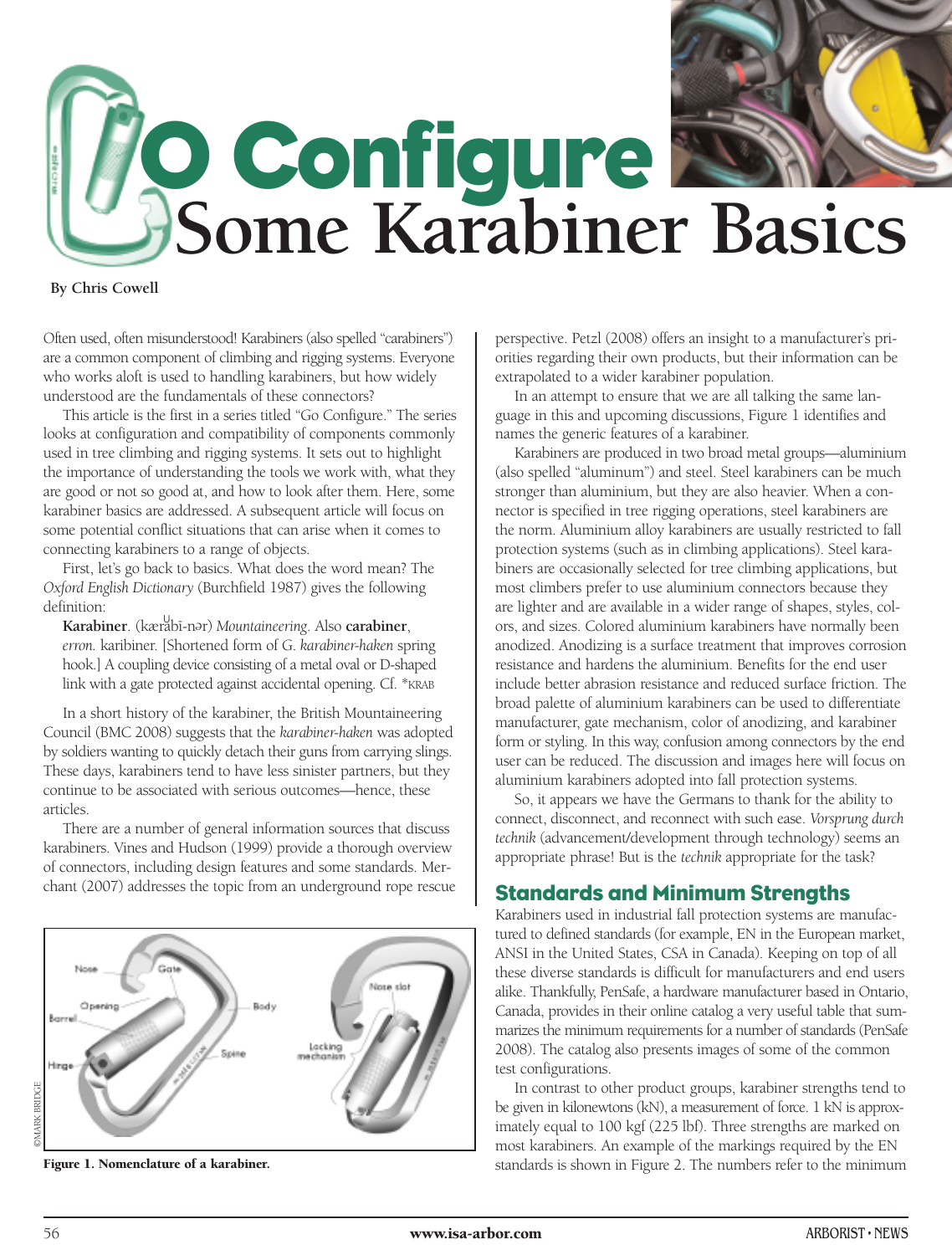breaking strength in kilonewtons when the product is new. Figure 3 summarizes the test configurations that assess major and minor axis strength.

The big differences between those strengths highlights very clearly how important it is that karabiners are loaded correctly (that is, along the major axis)



**Figure 2. Typical karabiner markings showing three strengths. Left to right: Major axis 24 kN, minor axis 9 kN, gate open major axis 10 kN.**

and that the gate is closed and locked. If a karabiner rotates to the minor axis position during a fall, the forces generated when arresting the fall may be close to the strength of the connector, leaving a small safety factor, even when the connector is new. Likewise, it is much easier for a rope or webbing to escape from a karabiner whose gate is not correctly closed or locked. So how do we ensure correct orientation and gate locking? By taking a few proactive measures!



**Figure 3. Major and minor axis test configurations. Load is applied via 12-mm-diameter steel bars (represented by black circles).**

## **Karabiner Orientation**

©MARK BRIDGE

**DMARK BRIDGE** 

Time spent designing a well-thought-out climbing system will increase the probability that karabiners will be loaded along the major axis. Good planning will also reduce the chance of a gate mechanism opening or failing to lock completely (for example, by contacting an object such as a branch, stem or rope).

Directional or termination connectors allow the fixing of webbing or rope in such a way that the loading is in a predetermined direction. These karabiners come in a number of formats such as locking pin and captive eye; some have a swivel feature. There are many applications for these connectors. However, because they are often spliced or stitched into a system, there can be a reluctance to remove them from service when, for instance, the locking mechanism becomes unreliable.

There are a number of other ways to ensure a karabiner is oriented along the major axis (Figure 4). Constriction knots can be very effective if the rope is soft and pliable enough to grip reliably. The knot must, of course, be appropriate (for example, buntline hitch, anchor bend or scaffold knot) and correctly tied, dressed, and set. There are also specially made products for the job such as the Petzl String, Beal Pinch, SherrillTree's Blue Bandits, and fasts made from leather, elastomers, plastics, and metals. Old bicycle inner tubes cut into short lengths, castration rings, and lobster bands can come in handy, too! All have their area of application. Some work better with webbing than rope and vice versa. It is up to the end user to ensure that he or she chooses the correct tool for the job, which may require some cautious and considered "trial and error" along the way. A very tight eye splice is the favored technique for some.



**Figure 4. Examples of techniques used to maintain correct karabiner orientation. Clockwise from top left: Blue Bandit (SherrillTree), String L (Petzl) and castration ring, scaffold knot in captive-eye karabiner (note band of whipping that increases rope stiffness and, when correctly positioned, minimizes knot creep), captive-pin karabiner, nylon fast (Kong), Pinch (Beal), karabiner with clip-on cover over the locked mechanism (DMM), plastic sheath (Petzl), certified small-stitched eye.**

## **Gate Mechanisms—Maintenance and Lubrication**

With the karabiner now held in the correct orientation, the next key point is to make sure the gate is locked closed each and every time we use it. In most countries, it is suggested that autolock gate mechanisms are most suitable for tree care; that is, when an open gate is released, the gate closes and fully locks without assistance from the user. Personally, I have my doubts!

For the most common three-action (see sidebar on action versus locking) autolock gate mechanism to lock fully, the following operations need to complete successfully:

the gate must swing across with the nose locating correctly within the nose slot;

the barrel must rotate; and

the barrel must slide in to the locked position.

These actions require the free movement of working parts including three springs. We work in an environment where dust, mud, freezing rain, snow, leaves, bark, and other impediments conspire to test the operation of even the best mechanisms.

Experience in thoroughly inspecting large quantities of connectors (Figure 5) has given me an understanding of the maintenance demands of autolock karabiners. Climbing arborists don't normally want to spend their time maintaining gate mechanisms! A quick squirt with WD-40 is what substitutes for maintenance in many companies. It is necessary to keep locking mechanisms fully functional. To do that, maintenance will often have to start with a thorough cleaning, perhaps involving warm water, a mild cleansing agent

 $\blacktriangleright$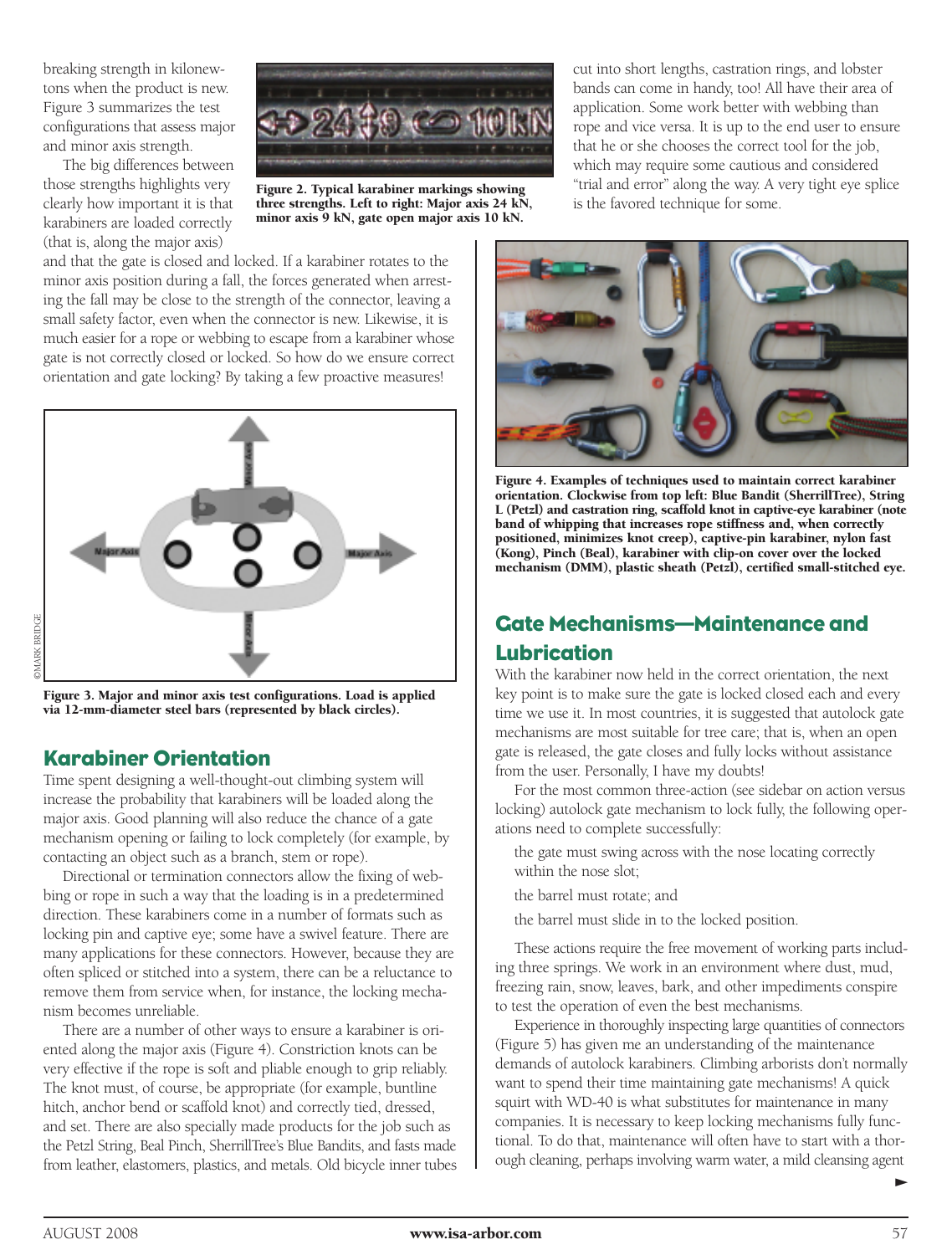#### **Action Versus Locking**

In English, the term "action" is used to describe the movements of the gate mechanism of a karabiner (for example, three-action autolock). The term "locking" is used in the United States (for example, double locking).

An "action" describes a single movement, or combination of movements, by components of the locking mechanism that comprise a single "step" in the unlocking and opening or closing and locking of a karabiner. For example, when the barrel of the most common karabiner locking mechanism is rotated, the tension on at least one spring is also changed (that is, two or more components move in the process of a single action).

It may be possible to avoid confusion by comparing the two terminologies as shown in this chart.

| US             | English      | <b>Description</b>                                                                                                                                                                                                                                                         |
|----------------|--------------|----------------------------------------------------------------------------------------------------------------------------------------------------------------------------------------------------------------------------------------------------------------------------|
| Non-locking    | Non-locking  | A spring in the gate is the only mechanism for maintaining gate closure-<br>push the gate and they open. These karabiners are sprung loaded to the closed position but do<br>not lock. Examples include straight-, bent-, and wire-gate karabiners used for rock climbing. |
| Single locking | Two action   | To open or close the gate to/from "locked," a single locking action is required in addition to the<br>swinging action of gate closure. Examples include twist-lock and screw gate karabiners.                                                                              |
| Double locking | Three action | Two locking actions and the swinging action of the gate are required to fully operate the<br>mechanism. Examples include Petzl Ball Lock and "pull-rotate-swing" mechanisms.                                                                                               |

and a brush, followed by a blast with compressed air. Karabiners will need to be dry for lubrication to be most effective, which may mean waiting overnight. Correct maintenance and lubrication takes time. In the world of production tree work, I have the feeling it doesn't often happen!



**Figure 5. Examples of a range of connector types. Clockwise from top left: D-shape, D-shape with sheave, HMS, symmetrical oval, half round, captive eye, captive eye with swivel, captive pin D-shape, Klettersteig, large symmetrical oval screw link.**

A related point: I have read more than one accident report where the climber stated that he or she heard the karabiner close. That can't be good! Autolock mechanisms tend not to be visually assessed for correct closure around the desired object. In difficult situations, perhaps especially where fatigue is an element, could it be that we rely more often on that audible "clack" to confirm what we want to know? The absence of a visual check is a by-product of the autolock function. And that is bad for safety.

Safety in our industry would benefit if an improved mechanism could be developed. Correct operation cannot be reliable without a visual check. I believe that karabiners would be connected to the correct object more often, and that gates would be closed correctly more often, if climbers became more involved in the locking of the gate by means of a manual mechanism.

Making the gate more difficult to open inadvertently is an important objective. The British Health and Safety Executive (Stratham and

Roebuck 2004) has researched issues surrounding "roll-out" where a lightly loaded rope, running over the locking mechanism, opens the gate. Not all mechanisms performed equally. One mechanism, which is no longer in production, (Petzl Ball Lock with plastic barrel; Figure 6) could not be opened at all by the tests and was

therefore regarded as more secure. Based on my personal observations, however, this locking mechanism gives comparatively poor results when assessed for loading from the outside. To my knowledge, the revised Petzl Ball Lock gate mechanism with an aluminium barrel has not been assessed for roll-out by the same laboratory (Figure 6).



**Figure 6. Petzl Ball Lock locking mechanisms. A: Plastic barrel (2006 and earlier) as tested for roll-out by Stratham and Roebuck. B: Aluminium barrel (2006 onward).**

There are two points to be made here:

improvement in safety is possible; and

before a full verdict can be given, gate mechanism test scenarios should define and assess all performance criteria for